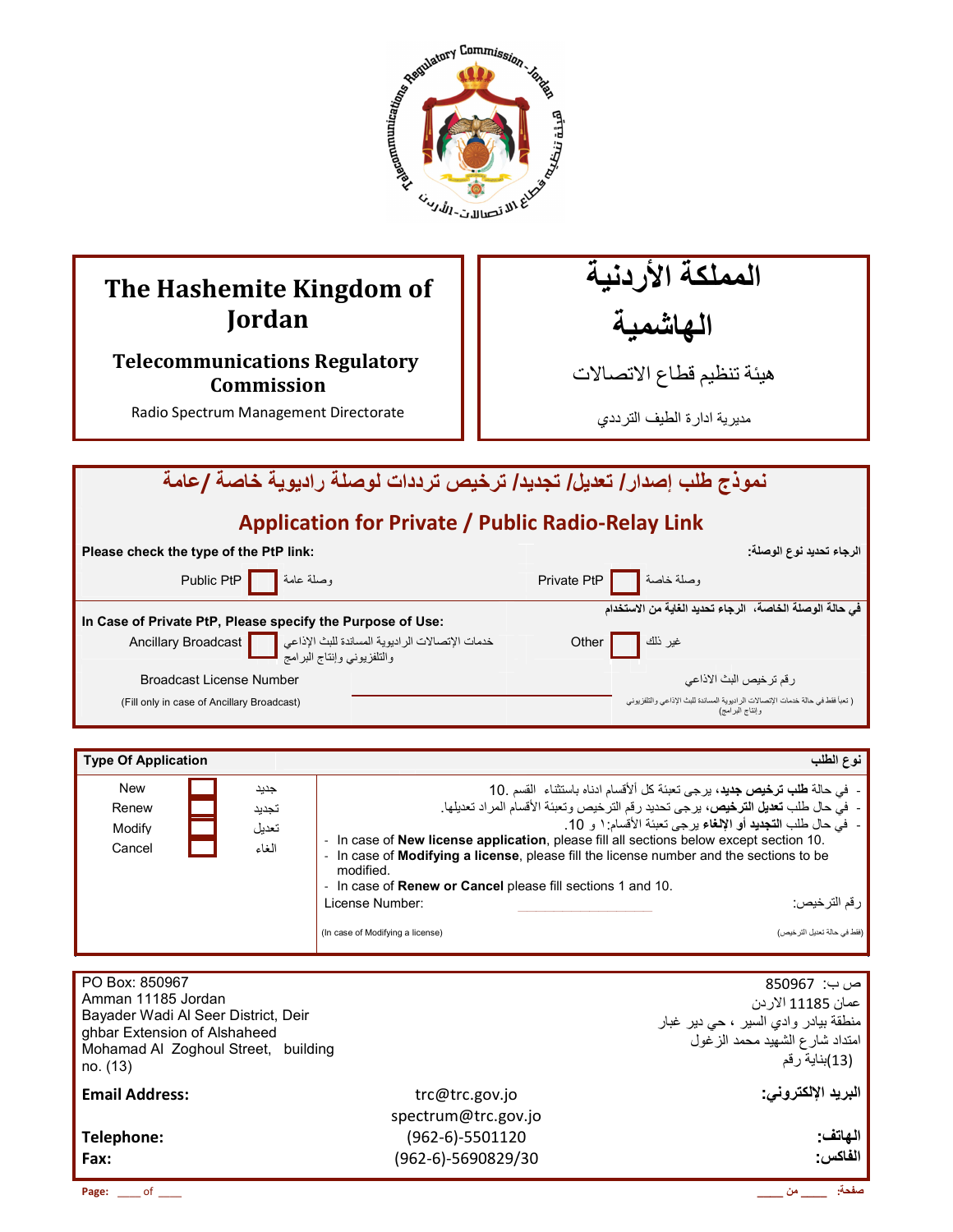

# نموذج طلب إصدا*ر |* تعديل/ تجديد/ ترخيص ترددات لوصلة راديوية خاصة /عامة<br>Application for Private / Public Radio-Relay Link

Applicant Reference number:

رقم مرجع مقدم الطلب:

| 1.                                                                                                                                                                                                                                                         |                                                                                                                                                                                                                                                                                                                                | Administrative Information (to be filled by Applicant) |                   |                 | معلومات ادارية (تعبأ من قِبل مُقدم الطلب)                                                                                                                                                                                            |                 |
|------------------------------------------------------------------------------------------------------------------------------------------------------------------------------------------------------------------------------------------------------------|--------------------------------------------------------------------------------------------------------------------------------------------------------------------------------------------------------------------------------------------------------------------------------------------------------------------------------|--------------------------------------------------------|-------------------|-----------------|--------------------------------------------------------------------------------------------------------------------------------------------------------------------------------------------------------------------------------------|-----------------|
| 1.1                                                                                                                                                                                                                                                        | اسم المرخص له / Licensee Name                                                                                                                                                                                                                                                                                                  |                                                        |                   |                 |                                                                                                                                                                                                                                      |                 |
| رمز المستخدم / User ID<br>1.2<br>(Fill "Applicant Identification form", in case you are a new applicant or you do not have<br>your User ID) /<br>(الرجاء تعبئة "طلب تحديد هوية مقدم الطلب " في حال كنت تقدم طلب لأول مرة أو لا تعرف رمز المستخدم الخاص بك) |                                                                                                                                                                                                                                                                                                                                |                                                        |                   |                 |                                                                                                                                                                                                                                      |                 |
| 1.3<br>الشخص المخول بالتوقيع / Authorized Person                                                                                                                                                                                                           |                                                                                                                                                                                                                                                                                                                                |                                                        |                   |                 |                                                                                                                                                                                                                                      |                 |
| 1.4<br>المسؤول التقني / Technical Contact                                                                                                                                                                                                                  |                                                                                                                                                                                                                                                                                                                                |                                                        |                   |                 |                                                                                                                                                                                                                                      |                 |
|                                                                                                                                                                                                                                                            |                                                                                                                                                                                                                                                                                                                                |                                                        |                   |                 | أتعهد بأن المعلومات المذكورة في هذا الطلب وأيّ معلومات أخرى مرفقة به، هي معلومات صحيحة. كما أنني أتعهد بأنني اطلعت على جميع القوانين والقرارات والشروط<br>المنظمة للترخيص الراديوي والتي يجب على الإلتزام بها لحين صدور هذا الترخيص. |                 |
|                                                                                                                                                                                                                                                            | certify that the information on this form and any other information given in support of this application are correct. I also certify that I<br>have read the TRC Regulations and the licensing terms and conditions Specified by the TRC which I shall abide by throughout the<br>process until issuance of the radio license. |                                                        |                   |                 |                                                                                                                                                                                                                                      |                 |
|                                                                                                                                                                                                                                                            |                                                                                                                                                                                                                                                                                                                                |                                                        |                   |                 |                                                                                                                                                                                                                                      |                 |
|                                                                                                                                                                                                                                                            | Date Of Submission:                                                                                                                                                                                                                                                                                                            |                                                        | تاريخ تقديم الطلب | Signature/Seal: |                                                                                                                                                                                                                                      | التو قيع/الختم: |
|                                                                                                                                                                                                                                                            |                                                                                                                                                                                                                                                                                                                                | dd / mm / yyyy                                         |                   |                 |                                                                                                                                                                                                                                      |                 |

| 2.       | For Administrative use Only                                                            |                |                                |  | للاستخدام الاداري فقط |  |
|----------|----------------------------------------------------------------------------------------|----------------|--------------------------------|--|-----------------------|--|
| 2.1      | المرجع /TRC Reference Number                                                           |                |                                |  |                       |  |
| 2.2      | Name of TRC Employee who received the application/<br>إسم موظف الهيئة الذي استلم الطلب |                |                                |  |                       |  |
| receipt: | Date of Application                                                                    | dd / mm / yyyy | Signature   تاريخ استلام الطلب |  | التوقيع:              |  |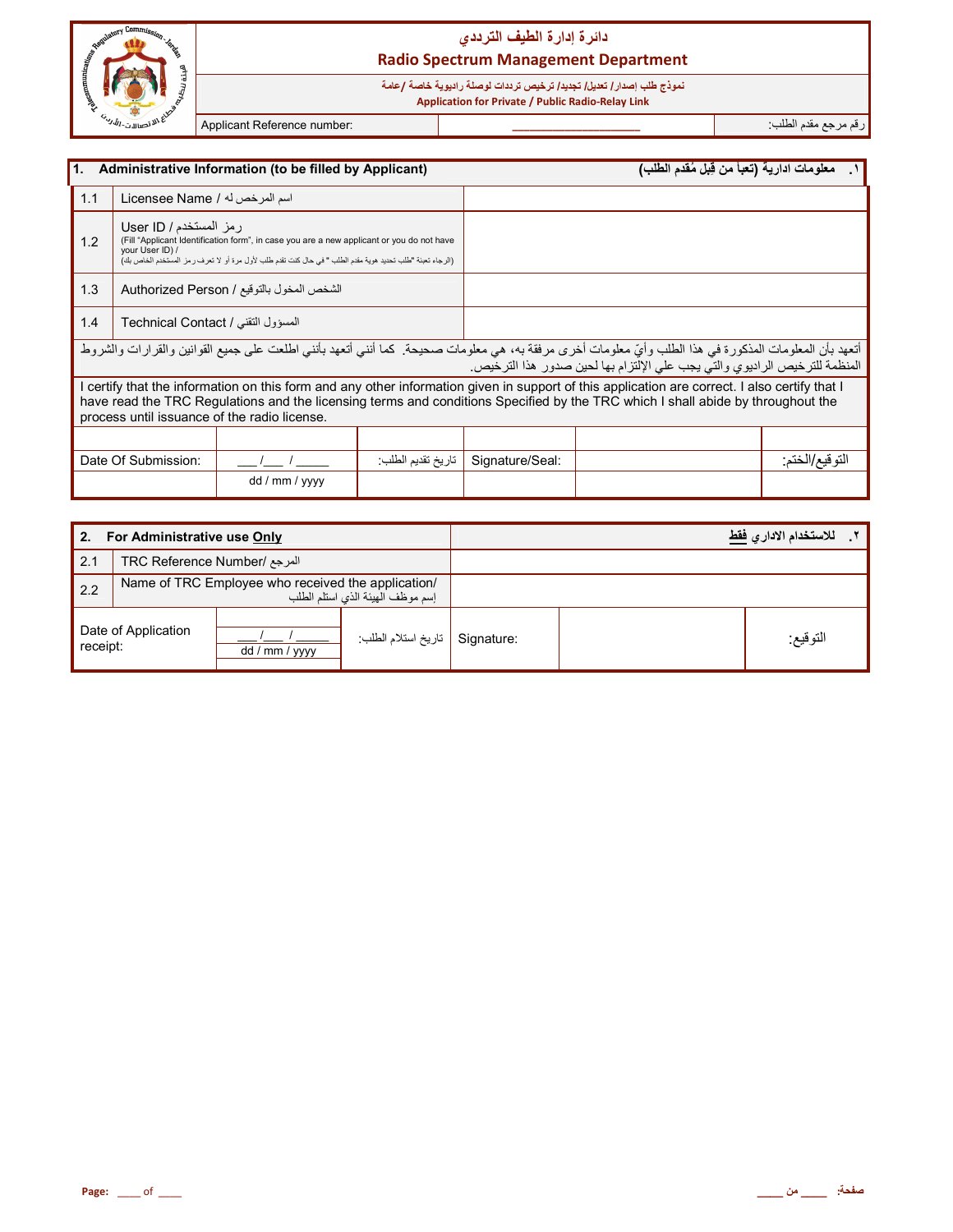|                                 | دائرة إدارة الطيف الترددي<br><b>Radio Spectrum Management Department</b> |  |                                                                                                                                   |                      |  |  |  |
|---------------------------------|--------------------------------------------------------------------------|--|-----------------------------------------------------------------------------------------------------------------------------------|----------------------|--|--|--|
|                                 |                                                                          |  | نموذج طلب إصدار / تعديل/ تجديد/ ترخيص ترددات لوصلة راديوية خاصة /عامة<br><b>Application for Private / Public Radio-Relay Link</b> |                      |  |  |  |
| $\omega_{\nu j}$ $\omega_{\nu}$ | Applicant Reference number:                                              |  |                                                                                                                                   | ارقم مرجع مقدم الطلب |  |  |  |

| 3 <sub>1</sub> | معلومات فنية عامة للوصلة<br><b>General Technical Information of the Link</b><br>$\mathbf{r}$ |                                                                                         |               |                                                                                |                                              |
|----------------|----------------------------------------------------------------------------------------------|-----------------------------------------------------------------------------------------|---------------|--------------------------------------------------------------------------------|----------------------------------------------|
| 3.1            | Nature of Service (refer to Annex 1) / طبيعة الخدمة /<br>(برجى الرجوع للملحق ١)              |                                                                                         |               |                                                                                |                                              |
| 3.2            | نوع الوصلة / Link Type                                                                       | <b>Bi-directional</b>                                                                   | تنائى الإتجاه | Uni-directional                                                                | أحادي الإتجاه                                |
| 3.3            | نطاق التردد المفضل / Preferred Frequency Band                                                |                                                                                         |               |                                                                                |                                              |
| 3.4            | فئة البث /Designation of Emission                                                            |                                                                                         |               |                                                                                |                                              |
| 3.5            | رمز سرعة نقل البيانات / Bit Rate Code (Mbps)                                                 |                                                                                         |               |                                                                                |                                              |
| 3.6            | Availability (%) / التوافر /                                                                 |                                                                                         |               |                                                                                |                                              |
| 3.7            | الاستقطاب /Polarization                                                                      | CL - Left hand circular or<br>indirect<br>H - Horizontal Linear<br>SL - Left hand slant |               | CR - Right hand circular or<br>indirect<br>L - Linear<br>SR - Right hand slant | D - Dual<br>M - Mixed<br>V - Vertical linear |
| 3.8            | عرض النطاق الترددي / Bandwidth (MHz)                                                         |                                                                                         |               |                                                                                |                                              |
| 3.9            | Rx Space Diversity (if required) /<br>تتوع المكان - استقبال (اذا كانت مستعملة)               | Yes                                                                                     | نعم           | <b>No</b>                                                                      | کلا                                          |

Note: In case of frequency diversity, please fill a new Application<br>form for a Point-to-Point Microwave Radio license.

<mark>ملاحظة:</mark> في حالة تنوع التردد برجي تعبئة نموذج جديد لطلب ترخيص راديوي لوصلة<br>مايكرويف من نقطة الي نقطة<sub>.</sub>

| 4.  | معلومات المواقع<br><b>Sites Information</b> |                           |                           |  |  |
|-----|---------------------------------------------|---------------------------|---------------------------|--|--|
|     |                                             | موقع - 1 - Site           | موقع = ٢ - Site           |  |  |
| 4.1 | رمز الموقع / Site Code                      |                           |                           |  |  |
| 4.2 | اسم الموقع / Site Name                      |                           |                           |  |  |
| 4.3 | خط الطول / Longitude                        | Е<br>Min.<br>Sec.<br>Deg. | Е<br>Min.<br>Deg.<br>Sec. |  |  |
| 4.4 | دائرة العرض / Latitude                      | N<br>Min.<br>Sec.<br>Deg. | N<br>Min.<br>Sec.<br>Deg. |  |  |

| 5.  | <b>Equipments Details</b>                                      |                   | <b>0 . تفاصيل الأجهزة</b>          |                     |                   |                        |                     |
|-----|----------------------------------------------------------------|-------------------|------------------------------------|---------------------|-------------------|------------------------|---------------------|
|     |                                                                |                   | موقع - Site - 1<br>موقع = ٢ - Site |                     |                   |                        |                     |
|     |                                                                | Main /<br>الأساسى | Standby /<br>إلإحتياطي             | Space<br>Diversity/ | Main /<br>الأساسي | Standby /<br>إلإحتياطي | Space<br>Diversity/ |
| 5.1 | الشركة المصنِّعة / Manufacturer                                |                   |                                    |                     |                   |                        |                     |
| 5.2 | رقم الطراز / Model                                             |                   |                                    |                     |                   |                        |                     |
| 5.3 | Maximum Transmitting Power (dBm)/<br>الحد الأقصىي لقوة الارسال |                   |                                    |                     |                   |                        |                     |
| 5.4 | مدى المؤالفة في الجهاز / Equipment Tuning Range (MHz)          |                   |                                    |                     |                   |                        |                     |
| 5.5 | حساسية الاستقبال / (Receiver sensitivity (dBm                  |                   |                                    |                     |                   |                        |                     |
| 5.6 | نوع التضمين / Modulation Type                                  |                   |                                    |                     |                   |                        |                     |
| 5.7 | Erotection Ratio (dB)/ نسبة الحماية                            |                   |                                    |                     |                   |                        |                     |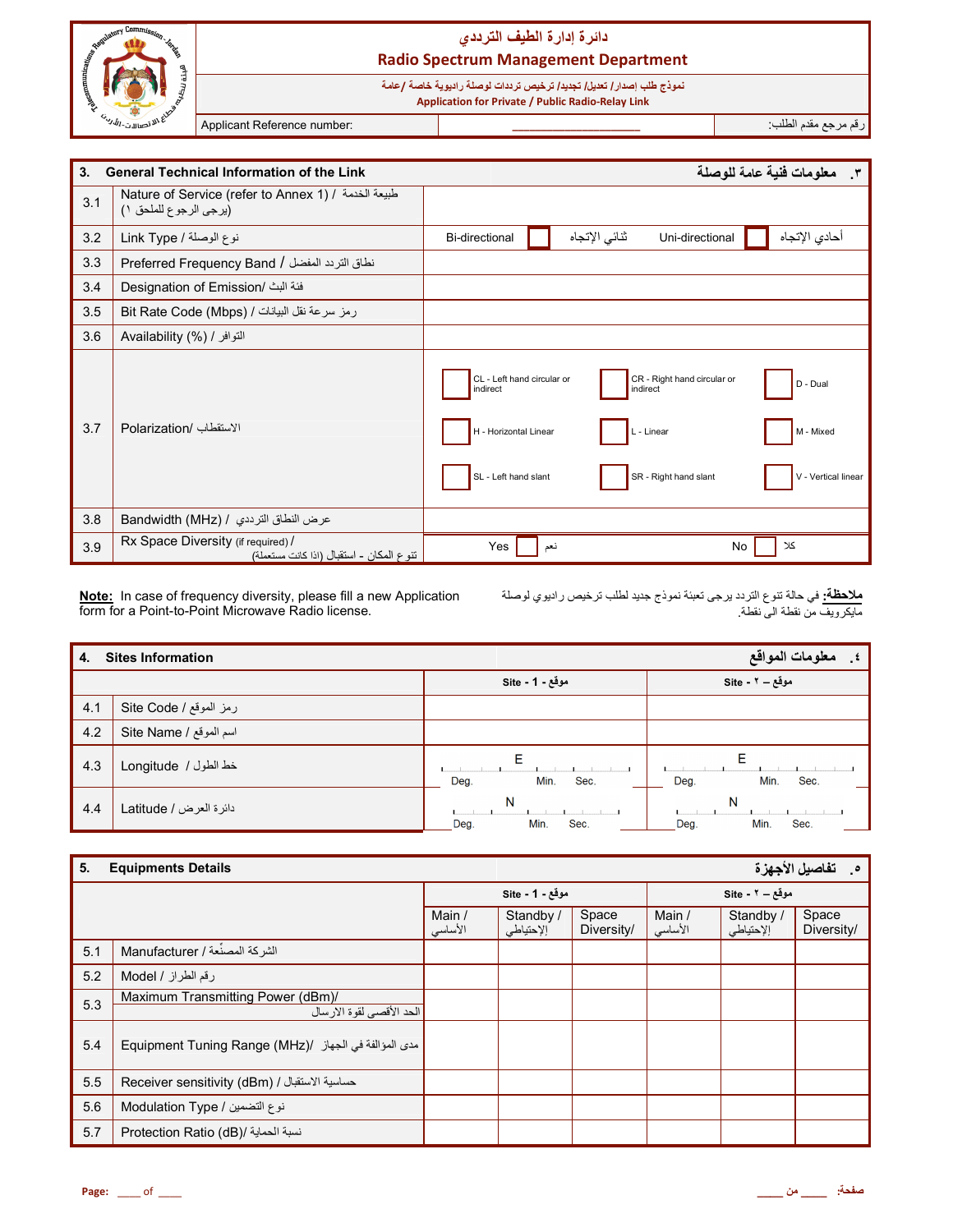

نموذج طلب إصدا*ر |* تعليل/ تجليل/ ترخيص ترددات لوصلة راديوية خاصة /عامة<br>Application for Private / Public Radio-Relay Link

Applicant Reference number:

رقم مرجع مقدم الطلب:

| 6.  | <b>Antenna Details</b><br>تفاصيل الهوائيات                 |                 |                 |  |  |  |  |
|-----|------------------------------------------------------------|-----------------|-----------------|--|--|--|--|
|     |                                                            | موقع - 1 - Site | موقع - ٢ - Site |  |  |  |  |
| 6.1 | الشركة المصنِّعة / Manufacturer                            |                 |                 |  |  |  |  |
| 6.2 | رقم الطراز / Model                                         |                 |                 |  |  |  |  |
| 6.3 | Antenna Gain (dBi) / كسب الهوائي                           |                 |                 |  |  |  |  |
| 6.4 | Half Power Beamwidth (Deg.) /<br>عرض الإشعاع لمتوسط القدرة |                 |                 |  |  |  |  |
| 6.5 | Frequency Range (MHz) / نطاق التردد /                      |                 |                 |  |  |  |  |
| 6.6 | Azimuth [°] / السمت /                                      |                 |                 |  |  |  |  |
| 6.7 | <b>Elevation</b> [°] / [2]                                 |                 |                 |  |  |  |  |

| 7.  | <b>Station Specific Technical Information</b>                                                                                          |                                                                | المعلومات التقنية لكل محطة<br>$\mathsf{v}$                     |
|-----|----------------------------------------------------------------------------------------------------------------------------------------|----------------------------------------------------------------|----------------------------------------------------------------|
|     |                                                                                                                                        | موقع - 1 - Site                                                | موقع - ۲ - Site                                                |
| 7.1 | التريدات المُفضَّلة / Preferred Frequency (MHz)                                                                                        |                                                                |                                                                |
| 7.2 | القدرة المرسلة للهوائي / Power to Antenna (dBm)                                                                                        |                                                                |                                                                |
| 7.3 | Antenna Height AGL (m) /<br>ارتفاع الهوائي فوق مستوى الأرض                                                                             |                                                                |                                                                |
| 7.4 | 2 <sup>nd</sup> Antenna Height AGL (m) (Space diversity case only)/<br>ارتفاع الهوائي الثاني فوق مستوى الأرض (في حالة تنوع المكان فقط) |                                                                |                                                                |
| 7.5 | Antenna Height above the mast base (m) / ارتفاع /<br>الهوائي عن قاعدة البرج أو العامود (م)                                             |                                                                |                                                                |
| 7.6 | كيفية تثبيت الهوائي / Antenna Mounting type                                                                                            | Green Field<br>Rooftop<br>Wall Mount<br><b>Indoor Solution</b> | Green Field<br>Rooftop<br>Wall Mount<br><b>Indoor Solution</b> |
| 7.7 | خسائر محطة الارسال / (Transmitter Losses (dB                                                                                           |                                                                |                                                                |
| 7.8 | خسائر محطة الاستقبال / Receiver Losses (dB)                                                                                            |                                                                |                                                                |

| 8.  | <b>Passive Repeater Information</b>                 | ٨. معلومات عن أجهزة إعادة الإرسال السلبية |
|-----|-----------------------------------------------------|-------------------------------------------|
| 8.1 | Site Name / اسم الموقع                              |                                           |
| 8.2 | خط الطول / Longitude                                | Е<br>Sec.<br>Min.<br>Dea.                 |
| 8.3 | خط العرض / Latitude                                 | N<br>Min.<br>Deg.<br>Sec.                 |
| 8.4 | إرتفاع الهوائي فوق مستوى الأرض / Antenna Height AGL |                                           |
|     | <b>Passive Reflector Details</b>                    | تفاصيل العاكس السلبي                      |
| 8.° | Reflector Width (m) / عرض العاكس                    |                                           |
| 8.1 | Reflector Height (m) / طول العاكس /                 |                                           |

| <b>Equipment Deletion</b><br>9.<br>(تعبأ فقط في حالة تعديل الترخيص)<br>(fill only in case of modifying a license) |                 |  |     |                 |  | ٩. حذف الأجهزة |
|-------------------------------------------------------------------------------------------------------------------|-----------------|--|-----|-----------------|--|----------------|
|                                                                                                                   | موقع - Site - 1 |  |     | موقع - ۲ - Site |  |                |
| جهاز الاحتياط / .Standby Eq                                                                                       | Delete          |  | حذف | Delete          |  | حذف            |
| Space Diversity Eq. /جهاز تنوع المكان                                                                             | Delete          |  | حذف | Delete          |  | حذف            |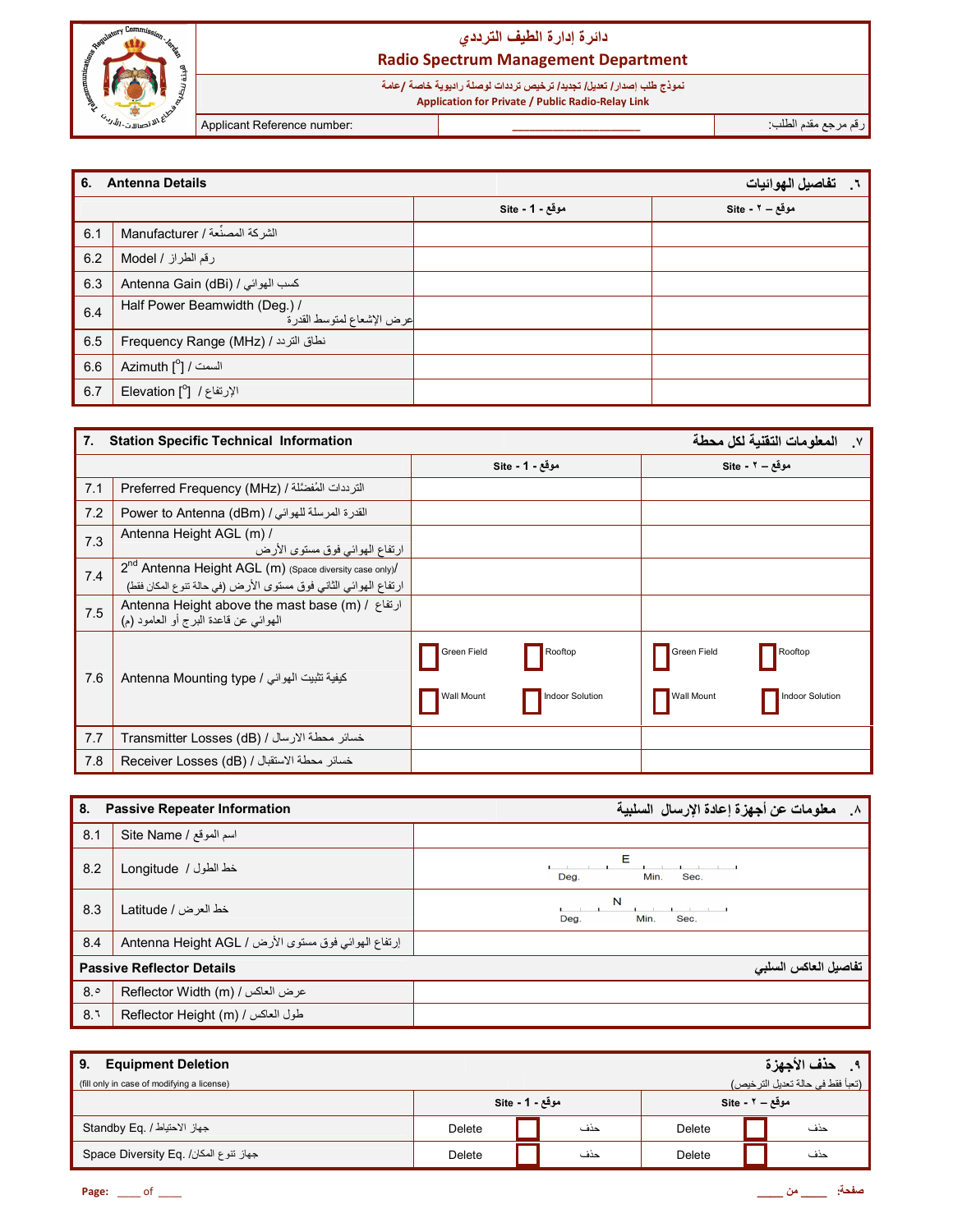

نموذج طلب إصدار/ تعليل/ تجليل/ ترخيص ترددات لوصلة راديوية خاصة /عامة<br>Application for Private / Public Radio-Relay Link

Applicant Reference number:

رقم مرجع مقدم الطلب

|      | 10. License(s) List                    |              | ١٠. قائمة التراخيص                  |
|------|----------------------------------------|--------------|-------------------------------------|
|      | (fill only in case of Renew or Cancel) |              | (تعبأ فقط في حالة التجديد أو الغاء) |
|      | 10.1                                   | 10.2         |                                     |
| $\#$ | License Number/                        | Expiry Date/ |                                     |
|      | رقم الترخيص                            |              | تاريخ انتهاء الصلاحية               |
|      |                                        | $\sqrt{1}$   |                                     |
|      |                                        |              |                                     |
|      |                                        |              |                                     |
|      |                                        |              |                                     |
|      |                                        |              |                                     |
|      |                                        |              |                                     |
|      |                                        |              |                                     |
|      |                                        |              |                                     |
|      |                                        |              |                                     |
|      |                                        |              |                                     |
|      |                                        |              |                                     |
|      |                                        |              |                                     |
|      |                                        |              |                                     |
|      |                                        |              |                                     |
|      |                                        |              |                                     |
|      |                                        |              |                                     |
|      |                                        |              |                                     |
|      |                                        |              |                                     |
|      |                                        |              |                                     |
|      |                                        |              |                                     |
|      |                                        |              |                                     |
|      |                                        |              |                                     |
|      |                                        |              |                                     |
|      |                                        |              |                                     |
|      |                                        |              |                                     |
|      |                                        |              |                                     |

#### Remarks:

If needed please use more than one copy of this page.  $\omega_{\rm{eff}}$ 

#### <u>ملاحظات:</u>

عند الحاجة يرجى استعمال اكثر من نسخة من هذه الصفحة.  $\overline{\phantom{a}}$